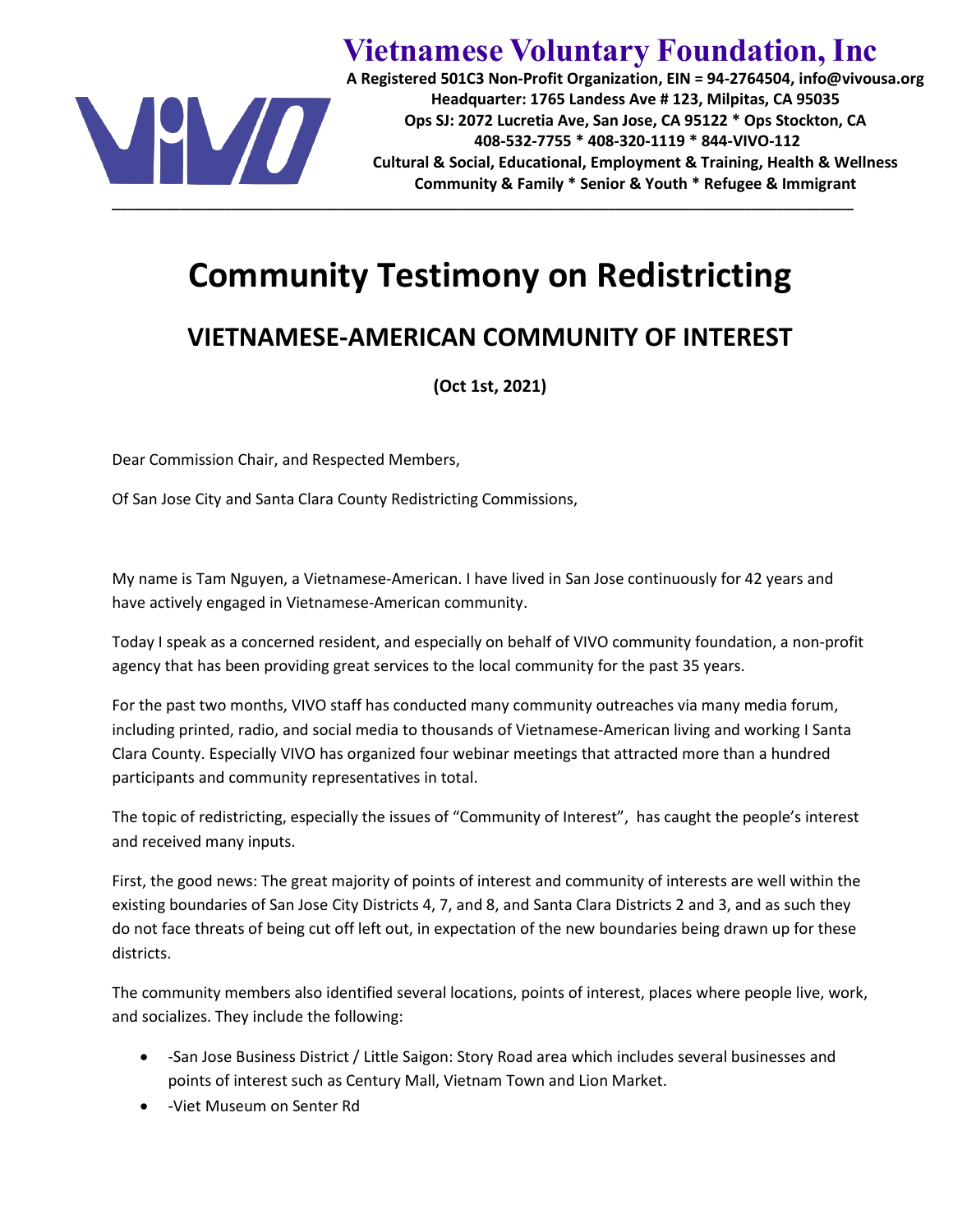- -VASC, 2410 Senter Rd
- -Caribees Shopping Center, Senter Rd
- -Lees Market, Senter Rd
- -Maria Goretti Church, Senter Rd
- -Marina Market, Senter & Monterey Rd
- -VACC, 2072 Lucretia Ave
- -Church Lady of Refuge, Lucretia Ave
- -Viet Heritage Garden, 1499 Roberts Ave
- -Viet Community Gardens, 1499 Roberts Ave
- -Duc Vien Temple, corner of Tully & McLaughlin
- -Coffee Lovers, Aborn Av & Capitol Ave
- -Lion Plaza on King & Tully corner

The members of the Vietnamese-American who have responded to VIVO's outreach, have expressed the desire to maintain the current community tie by keeping those points of interest and Community of interest together so that they will continue to enjoy them and help make our community a better place to live, work, have family, and build a future.

Finally, one important idea that they suggested, is to organize the district in such a way that there will be enough Vietnamese-American voters so that they will elect a council-member who speak Vietnamese and understand the values of the heritage, culture, challenges, and needs.

Again, thank you very much for your hard work on this important issue, and for giving me the opportunity to speak on behalf of VIVO and community members.

I include here some maps as a result of our outreach efforts.

Thank you,

Tam Nguyen, Program Manager VIVO Foundation San Jose

PS: Attached please find in the next page an appendix with a map of the Community of Interest for the Vietnamese-American community.